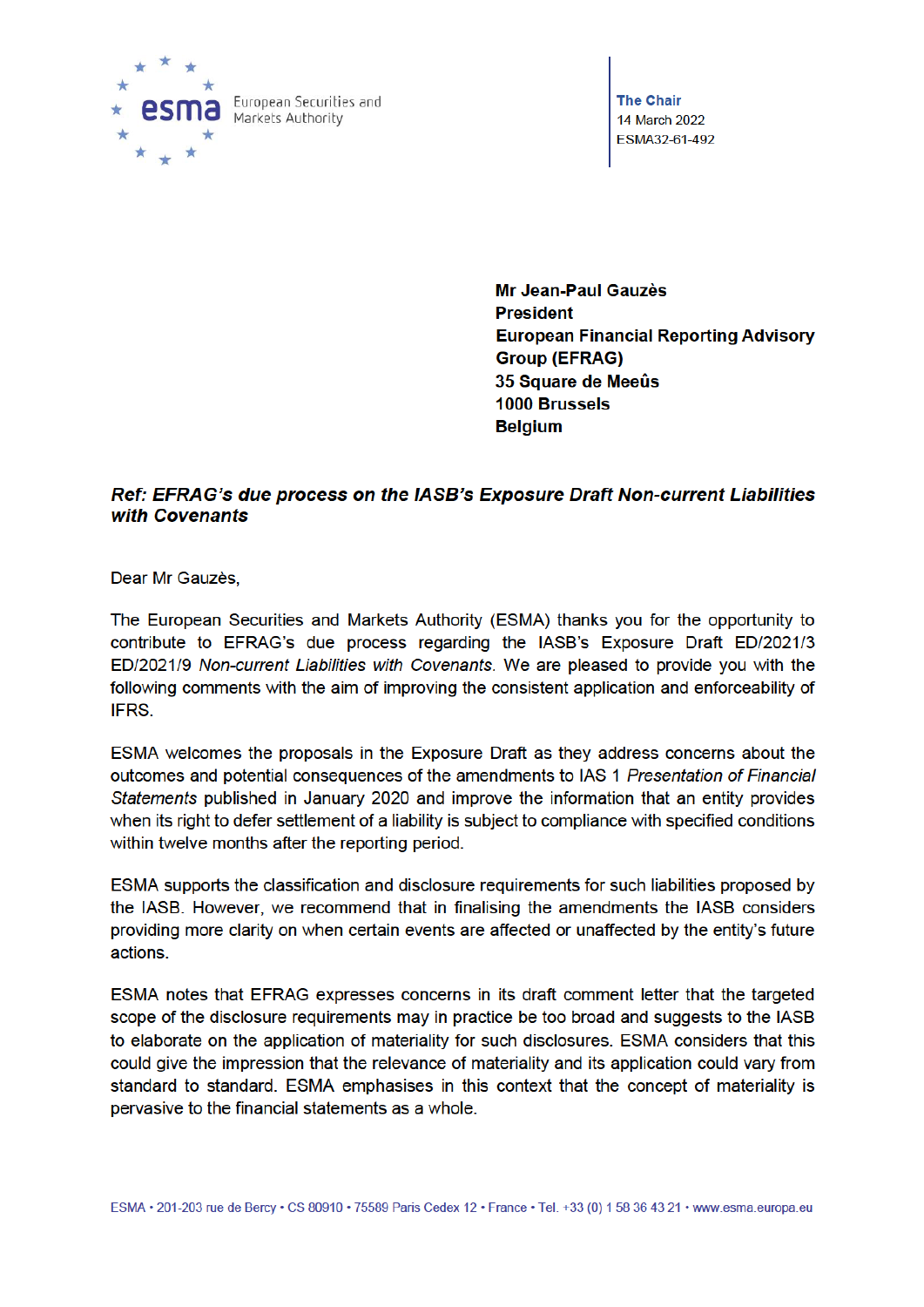

ESMA expresses doubts that liabilities subject to the conditions described in paragraph 72B(b) classified by an entity as non-current should be presented separately in its statement of financial position as proposed by the IASB. ESMA is concerned that a large majority of borrowings would be included in the new balance sheet caption, so that the separately presented information would be of limited relevance. In case the IASB considers it appropriate to retain the requirement for separate presentation, ESMA recommends refining the criteria for separate presentation.

Finally, ESMA agrees with the effective date and the transition provisions proposed.

Some more detailed comments on the ED are set out in Appendix to this letter. In case you have any questions or comments please do not hesitate to contact me or Evert van Walsum, Head of the Investors and Issuers Department (Evert.vanWalsum@esma.europa.eu).

Yours sincerely,

Verena Ross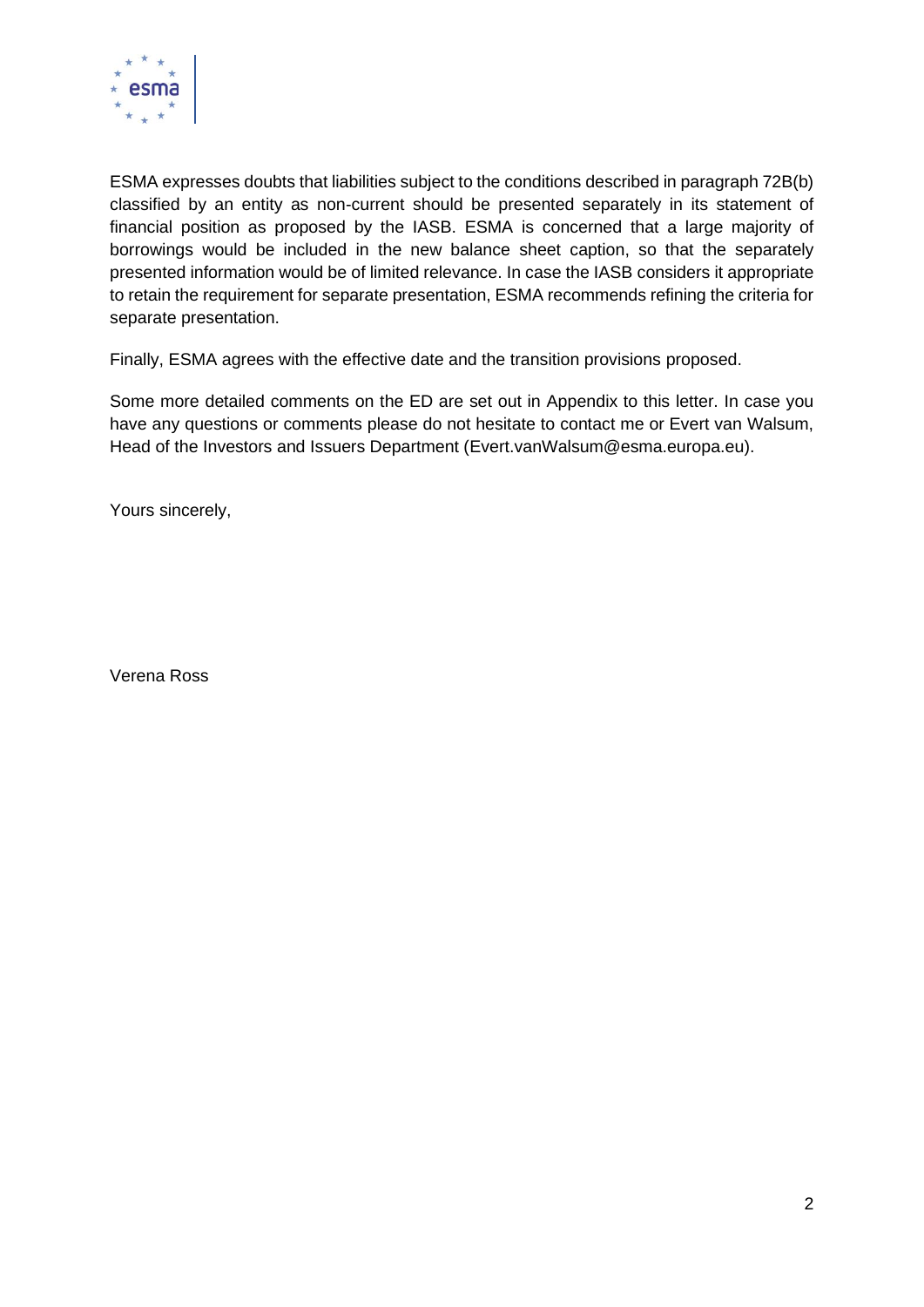

## **Appendix**

### **Question 1**

**The Board proposes to require that, for the purposes of applying paragraph 69(d) of IAS 1, specified conditions with which an entity must comply within twelve months after the reporting period have no effect on whether an entity has, at the end of the reporting period, a right to defer settlement of a liability for at least twelve months after the reporting period. Such conditions would therefore have no effect on the classification of a liability as current or non-current. Instead, when an entity classifies a liability subject to such conditions as non-current, it would be required to disclose information in the notes that enables users of financial statements to assess the risk that the liability could become repayable within twelve months, including:**

- **a) the conditions (including, for example, their nature and the date on which the entity must comply with them);**
- **b) whether the entity would have complied with the conditions based on its circumstances at the end of the reporting period; and**
- **c) whether and how the entity expects to comply with the conditions after the end of the reporting period.**

**Paragraphs BC15–BC17 and BC23–BC26 of the Basis for Conclusions explain the Board's rationale for this proposal.**

#### **Do you agree with this proposal? Why or why not? If you disagree with the proposal, please explain what you suggest instead and why.**

- 1. ESMA supports the proposed requirement that specified conditions (often referred to as "covenants") with which an entity must comply within twelve months after the reporting period have generally no effect on the classification of a liability as current or non-current. ESMA agrees with the IASB's view that otherwise the classification outcomes might not provide useful information to users of financial statements.
- 2. However, ESMA notes that the application of requirements in paragraph 72B(b) is subject to the condition in paragraph 72C(b). In this context, ESMA recommends that the IASB considers providing more clarity on whether events such as "change of control", "timely submission of audited financial statements" or "change of law" are considered to be specified conditions with which the entity is required to comply (often referred to as "covenants") or other conditional settlement terms which do not fall in the scope of the amendments (as indicated in paragraphs BC18-BC20). ESMA recommends a further clarification on whether such events are within the scope of paragraph 72B or 72C and, if so, whether these events are affected by the entity's future actions.
- 3. ESMA considers that the proposed disclosures in paragraph 76ZA(b) would help users to understand the nature of the conditions and assess the risk that a liability classified as noncurrent could become repayable within twelve months. However, it is not clear for ESMA why paragraph 76ZA(b)(i) does not require entities to disclose the nature and the date on which the entity must comply with the conditions and only mentions these items as examples.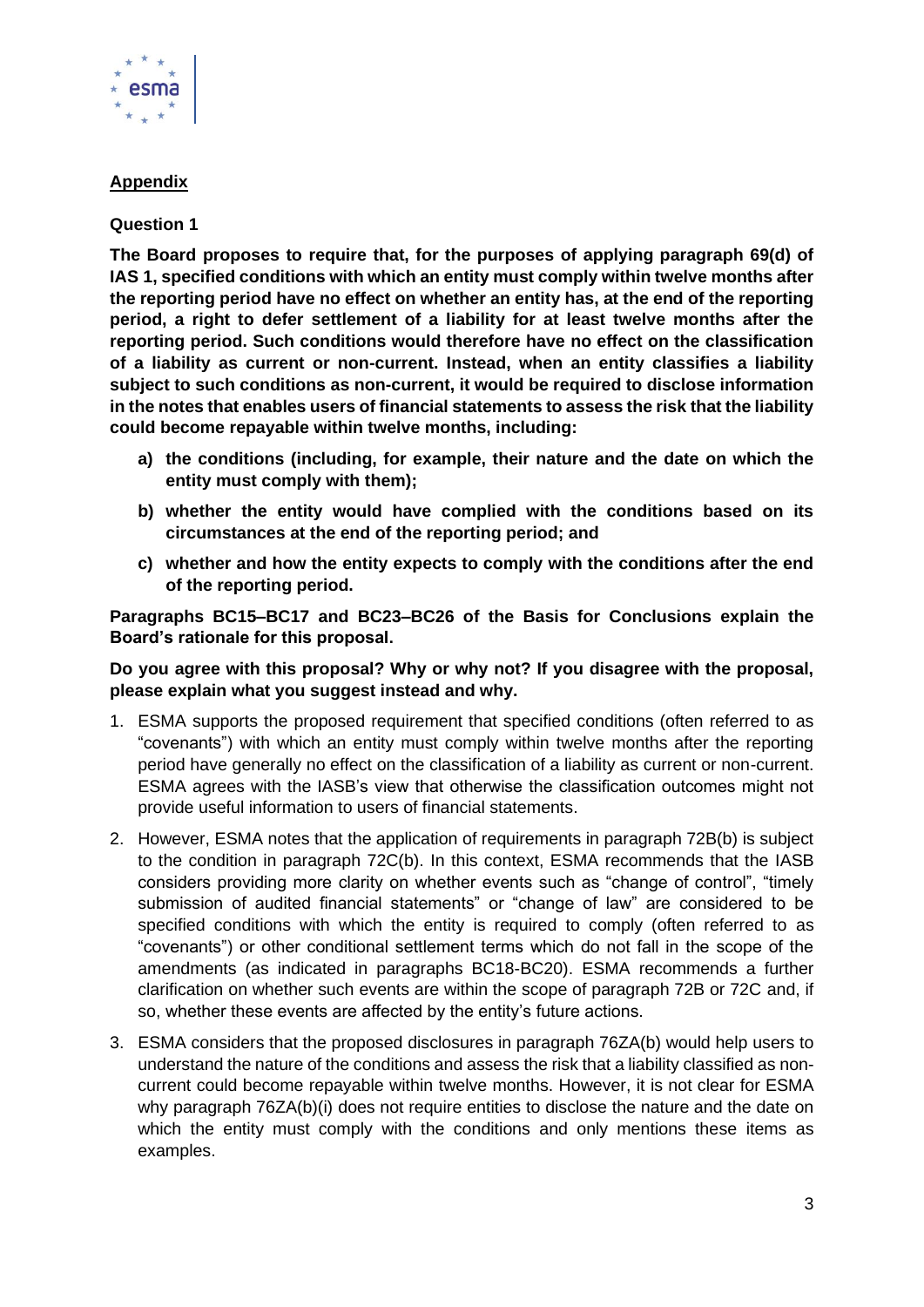

- 4. ESMA also notes that paragraphs 74 and 75 of the ED require an entity to classify as current a liability that became payable on demand as a result of a covenant breach on or before the end of the reporting period, unless the lender agrees by the end of the reporting period to provide a period of grace ending at least twelve months after the reporting period. However, in ESMA's view, those liabilities subject to covenants which did not become payable on demand on or before the end of the reporting period solely because the lender has waived the formal calculation of the covenant should also be classified as current.
- 5. ESMA notes that EFRAG expresses concerns in its draft comment letter that the targeted scope of the disclosure requirements may in practice be too broad and suggests to the IASB to elaborate on the application of materiality for such disclosures. ESMA considers that this could give the impression that the relevance of materiality and its application could vary from standard to standard. ESMA emphasises in this context that the concept of materiality is pervasive to the financial statements as a whole and that omitting, obscuring, or misstating material information in the notes could reasonably be expected to influence decisions that primary users of the financial statements make on the basis of those financial statements.

### **Question 2**

**The Board proposes to require an entity to present separately, in its statement of financial position, liabilities classified as non-current for which the entity's right to defer settlement for at least twelve months after the reporting period is subject to compliance with specified conditions within twelve months after the reporting period.**

**Paragraphs BC21–BC22 of the Basis for Conclusions explain the Board's rationale for this proposal.**

**Do you agree with this proposal? Why or why not? If you disagree with the proposal, do you agree with either alternative considered by the Board (see paragraph BC22)? Please explain what you suggest instead and why.**

- 6. ESMA expresses doubts that liabilities subject to the conditions described in paragraph 72B(b) classified by an entity as non-current should be presented separately in its statement of financial position as proposed by the IASB. ESMA notes that debt agreements are very often subject to various provisions and may contain a broad range of specified conditions (financial and non-financial) that an entity should comply with. Therefore, ESMA considers that given the risk that a large majority of borrowings will be classified in the new balance sheet caption, the relevance and informative nature of such a separate presentation would be very limited.
- 7. Should the IASB deem it appropriate to retain the requirement for separate presentation, ESMA recommends refining the criteria for separate presentation to ensure the relevance of the information provided.